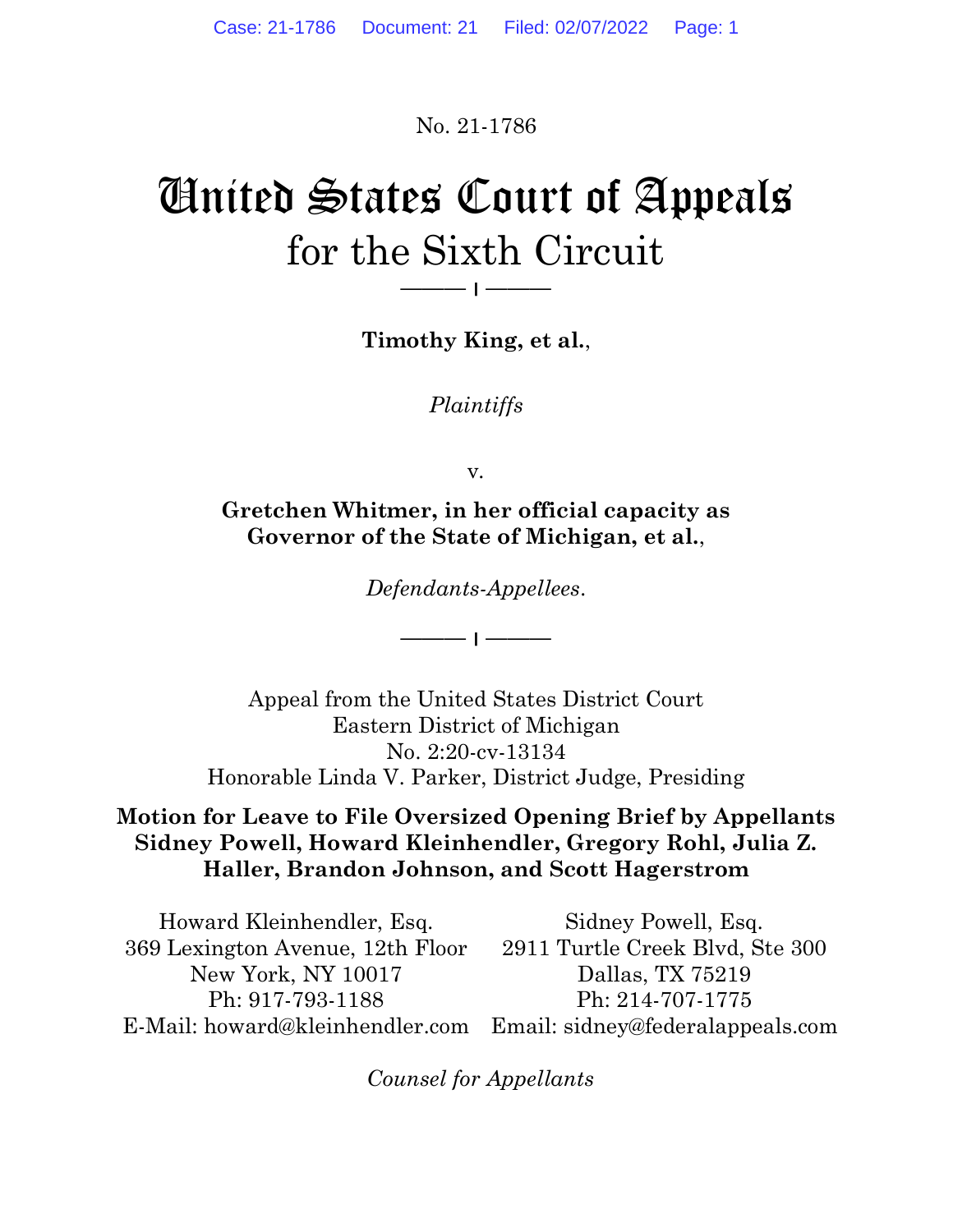#### MOTION FOR LEAVE TO FILE OVERSIZED OPENING BRIEF

 Appellants Sidney Powell, Howard Kleinhendler, Gregory Rohl, Julia Z. Haller, Brandon Johnson, and Scott Hagerstrom respectfully request leave to file the brief accompanying this motion, which contains a total of 17,681 words.

The proposed brief has fewer than 5000 more words than permitted as a matter of course, despite needing to address two District Court orders that total 35,171 words (137 pages) and aim, among other penalties, to have Appellants disbarred. RE 172; RE 179. The District Court record runs to 7185 pages. The issues presented by the underlying litigation and the sanctions orders are of significant public interest. They involve novel questions of law and an unprecedented set of sanctions. Several arguments depend upon extensive citations to the record, and the formatting requirements for such citations add significantly to the word count.

Appellants cannot fairly present the numerous issues they have for appeal within the default word limit. They therefore respectfully request the Court grant them leave to file the attached oversized brief.

Respectfully submitted:

1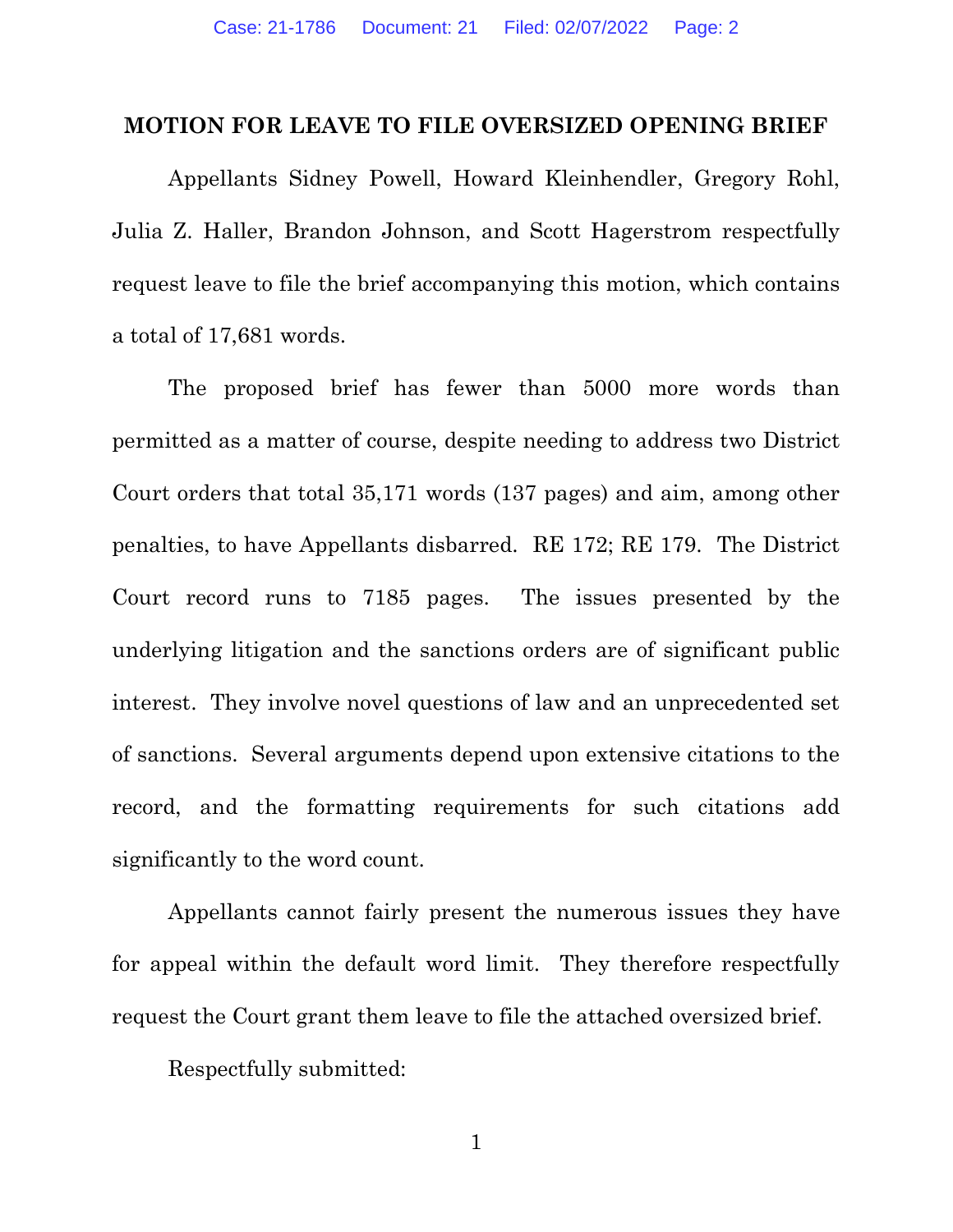Date: February 7, 2022 /s/ Sidney Powell

Sidney Powell, Esq. 2911 Turtle Creek Blvd, Ste 300 Dallas, TX 75219 Ph: 214-707-1775 Email: sidney@federalappeals.com

/s/ Howard Kleinhendler\_\_\_\_\_\_\_\_ Howard Kleinhendler, Esq. 369 Lexington Avenue, 12th Floor New York, NY 10017 Ph: 917-793-1188 E-Mail: howard@kleinhendler.com

Counsel for Appellants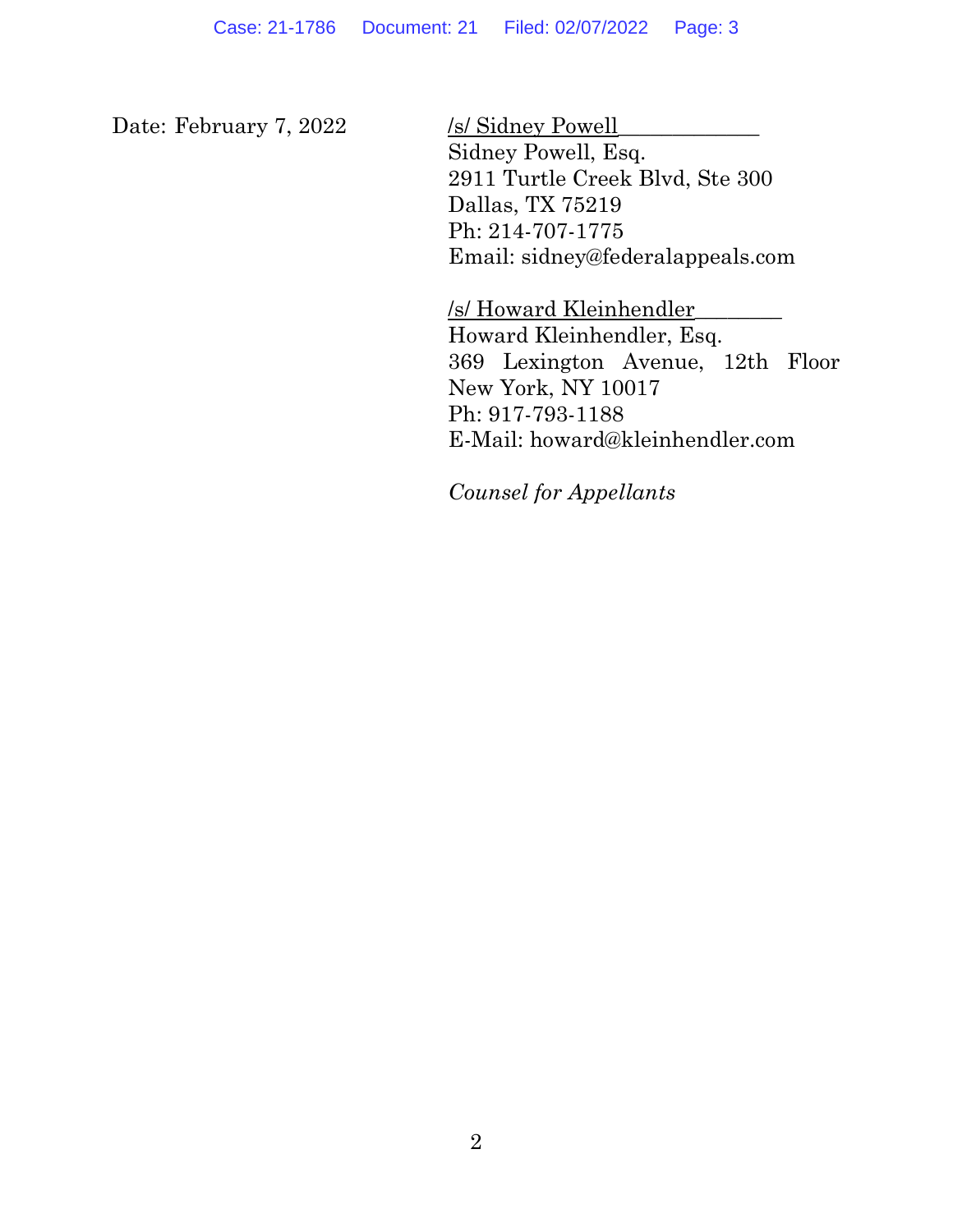### CERTIFICATE OF COMPLIANCE

Pursuant to Fed. R. App. P. 27(d)(2)(A), I certify that the attached Motion for Leave to File Oversized Opening Brief is proportionately spaced, has a typeface of at least 14 points, including headings and footnotes, and contains 174 words.

DATED this 7th day of February 2022.

 /s/ Sidney Powell\_\_\_\_\_\_\_\_\_\_\_\_\_ Sidney Powell, Esq. 2911 Turtle Creek Blvd, Ste 300 Dallas, TX 75219 Ph: 214-707-1775 Email: sidney@federalappeals.com Counsel for Appellants